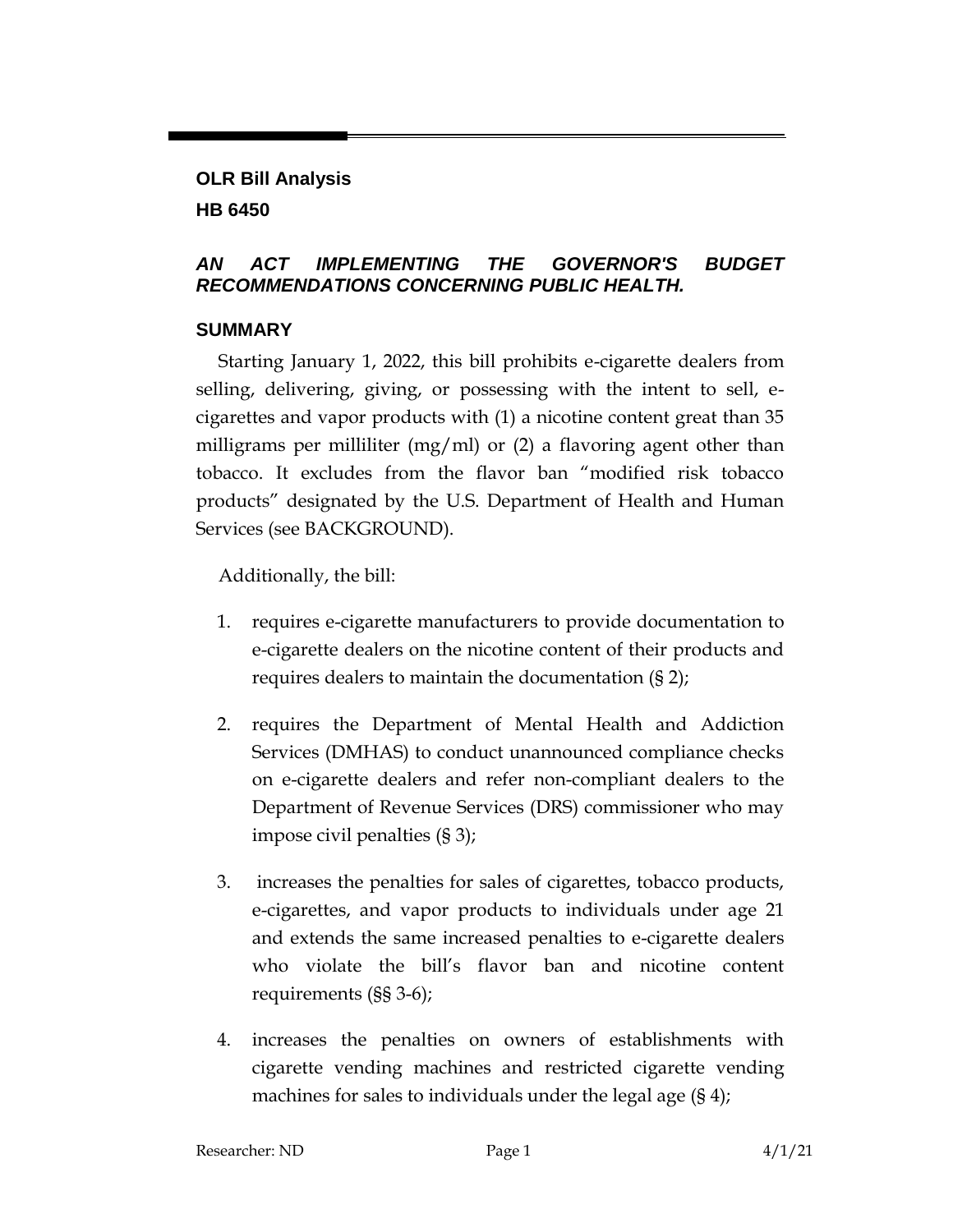- 5. allows the state's health insurance exchange to (a) impose assessments on health carriers to cover the costs of the all-payer claims database (APCD) and (b) with the Office of Policy and Management's (OPM) approval, enter into an agreement with the Office of Health Strategy (OHS) to use these funds for the  $APCD$  (§ 7); and
- 6. requires the amount annually appropriated from the Insurance Fund to OHS, including the cost of fringe benefits for personnel, to be reduced by the amount of Medicaid reimbursement the state received for allowable administrative expenses (§ 8).

Lastly, the bill makes technical and conforming changes.

EFFECTIVE DATE: January 1, 2022

# **§§ 1-3 & 6 — E-CIGARETTES AND VAPOR PRODUCTS** *Definition of Flavoring*

Under the bill, flavored e-cigarettes and vapor products are those with a flavoring agent that has been added for the purpose of flavoring these products. It defines a "flavoring agent" as an additive:

- 1. used in accordance with good manufacturing practice principles and in the minimum quantity required to produce its intended effect;
- 2. (a) consisting of one or more ingredients generally recognized as safe in food or drugs, (b) has been previously sanctioned for such use by the state or federal government, (c) meets U.S. Pharmacopeia standards, or (d) is an additive permitted for direct addition to food for human consumption under FDA regulations;
- 3. that is inert and produces no effect other than the instillation or modification of flavor; and
- 4. is no greater than 5% of the product's total weight.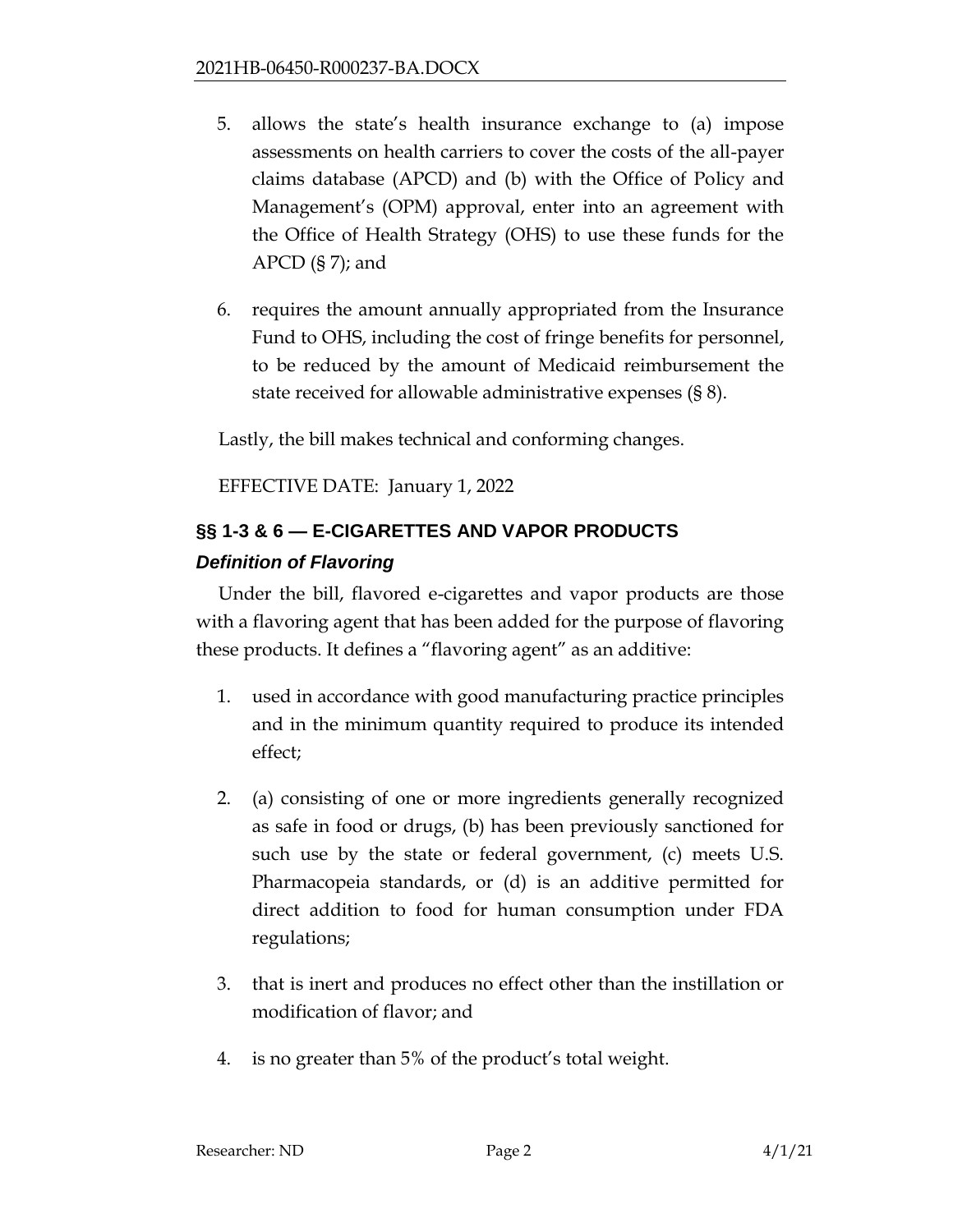#### *Nicotine Content*

The bill prohibits e-cigarette dealers from selling e-cigarettes or vapor products with a nicotine content greater than 35 mg/ml. It requires e-cigarette manufacturers to provide documentation to dealers on the nicotine content of these products (expressed as mg/ml) that the manufacturers sell to them.

Under the bill, dealers must maintain this documentation at their registered place of business for each product sold, delivered, or given to them by a manufacturer. They must also provide the documentation to DMHAS upon request, during any unannounced compliance check the department conducts.

#### *Compliance Checks*

The bill requires the DMHAS commissioner, or her designee, to conduct unannounced compliance checks on e-cigarette dealers to determine whether they are complying with the bill's flavor ban and nicotine content requirements. Existing law already requires DMHAS to conduct these checks for underage sales (i.e., sales to individuals under age 21).

Under the bill, the department must refer e-cigarette dealers to the DRS commissioner after the initial compliance check who (1) do not produce documentation on the nicotine content of their products or (2) sell products that violate the nicotine threshold. In the case of the flavor ban, the department must refer non-compliant dealers to DRS after completing an unannounced follow-up compliance check. The DRS may impose a penalty (see Table 1 below).

### **§§ 3-6 — PENALTIES FOR UNDERAGE SALES**

Existing law allows the DRS commissioner, after a hearing, to impose civil penalties on e-cigarette dealers, cigarette dealers and distributors, or their employees for sales to individuals under age 21. The bill increases these penalties as shown in the table below and extends the same penalties to e-cigarette dealers who violate the bill's flavor ban and nicotine content requirements.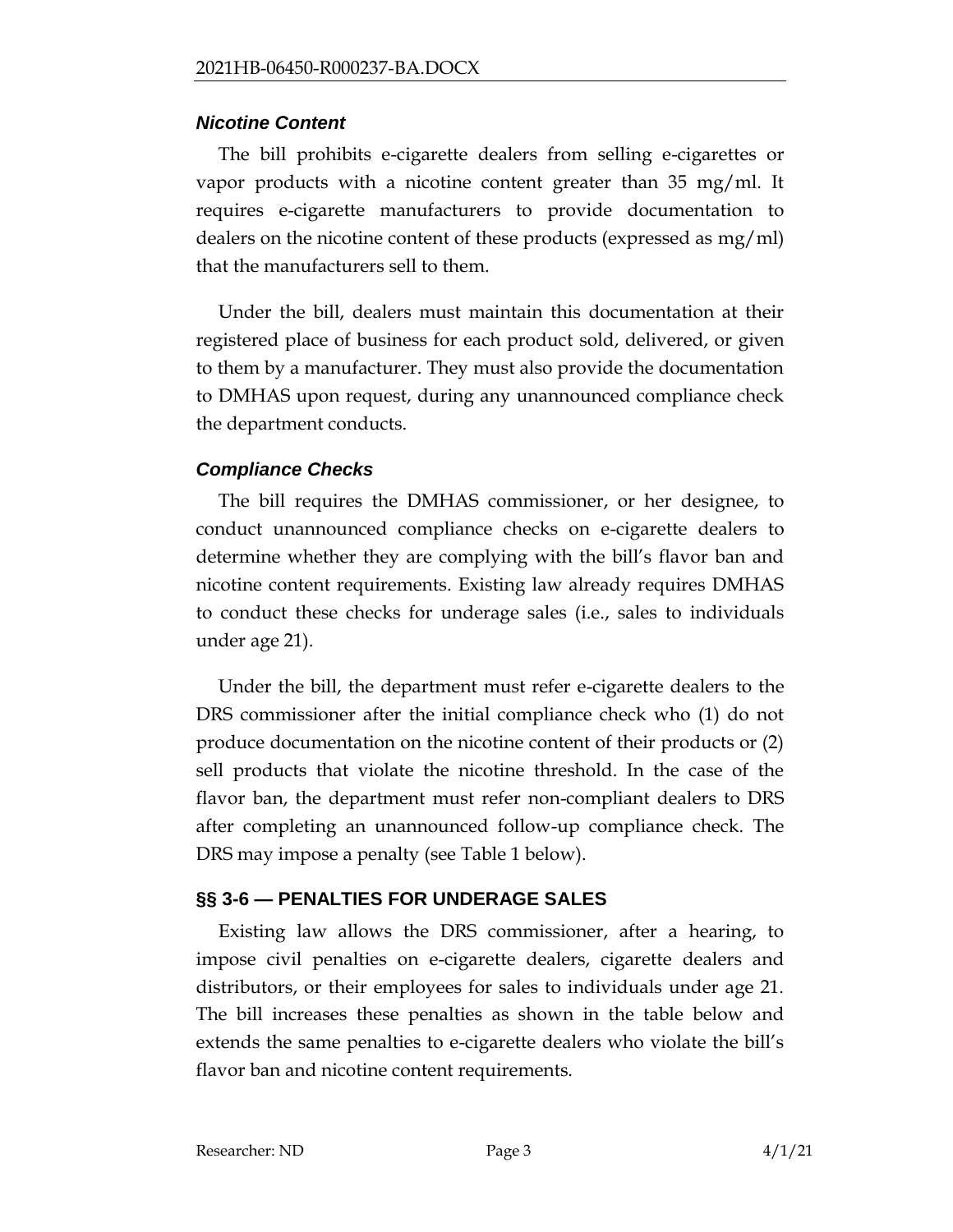|                                                                         | <b>Current Law</b>                                                                                   | <b>Under the Bill</b>                                                                                |
|-------------------------------------------------------------------------|------------------------------------------------------------------------------------------------------|------------------------------------------------------------------------------------------------------|
| Penalties on Cigarette Dealers and Distributors and E-Cigarette Dealers |                                                                                                      |                                                                                                      |
| 1 <sup>st</sup> violation                                               | \$300, if they fail to complete an                                                                   | \$600, if they fail to complete an                                                                   |
|                                                                         | online tobacco prevention                                                                            | online tobacco prevention                                                                            |
|                                                                         | education program within 30                                                                          | education program within 30                                                                          |
|                                                                         | days                                                                                                 | days                                                                                                 |
| 2 <sup>nd</sup> violation                                               | \$750                                                                                                | \$1,500                                                                                              |
| 3rd violation                                                           | \$1,000, plus minimum 30-day                                                                         | \$2,000, plus minimum 30-day                                                                         |
|                                                                         | license suspension                                                                                   | license suspension                                                                                   |
| 4 <sup>th</sup> violation                                               | \$1,000, plus license revocation                                                                     | \$2,000, plus license revocation                                                                     |
| <b>Penalties on Their Employees</b>                                     |                                                                                                      |                                                                                                      |
| 1 <sup>st</sup> violation                                               | \$200, if the employee fails to<br>complete an online tobacco<br>education program within 30<br>days | \$400, if the employee fails to<br>complete an online tobacco<br>education program within 30<br>days |
| 2 <sup>nd</sup> violation                                               | \$250                                                                                                | \$500                                                                                                |

**Table 1: Civil Penalties for Underage Sales**

As under current law, the above fines for second and subsequent violations may be imposed for violations that occur within 24 months after the first violation.

Under the bill, as under current law, the DRS commissioner may only impose the above fines on e-cigarette dealers (or their employees) who violate the bill's flavor ban and nicotine threshold if they are referred to him by the DMHAS commissioner after completing unannounced compliance checks (see above). For third and fourth violations, the DRS commissioner must direct the Department of Consumer Protection (DCP) commissioner to suspend or revoke the ecigarette dealer's registration.

Before taking such action, existing law requires the DRS commissioner to notify the e-cigarette dealer in writing of the hearing time and location and require the dealer to show cause why the registration should not be suspended or revoked. The notice must be delivered personally, or by registered or certified mail at least 10 days before the hearing date. When the DRS commissioner directs the DCP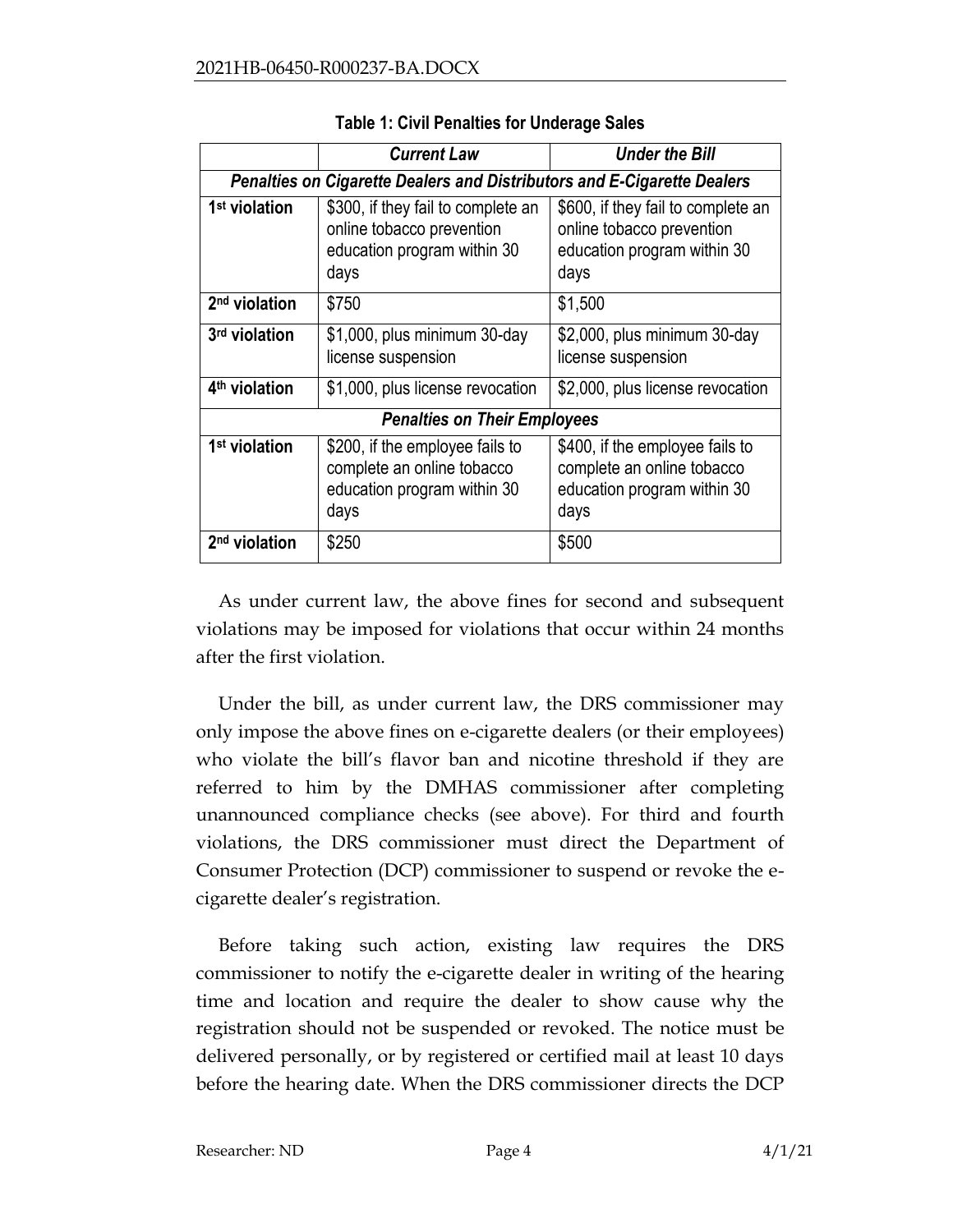commissioner to suspend or revoke the dealer's registration, the DCP commissioner is not required to hold an additional hearing before doing so.

### **§ 4 — VENDING MACHINE SALES**

Current law allows the DRS commissioner, after a hearing, to impose penalties on owners of establishments with cigarette vending machines and restricted cigarette vending machines (see BACKGROUND) for sales to individuals under the legal age. The bill increases these penalties as follows:

- 1. for a  $1<sup>st</sup>$  violation, if the owner fails to successfully complete an online tobacco education program within 30 days, from \$500 to \$1,000;
- 2. for a 2nd violation, from \$750 to \$1,500; and
- 3. for a 3rd violation, from \$1,000 to \$2,000.

As under current law, the commissioner may impose fines for 2<sup>nd</sup> and 3rd violations that occur within 24 months after the date of the first violation.

Existing law, unchanged by the bill, requires an establishment owner who commits a third violation, to immediately remove the vending machine from the establishment and prohibits any vending machine at the establishment for one year after the removal.

By law, the DRS commissioner may also assess the following civil penalties against a person, dealer, or distributor who violates the vending machine laws: (1) \$250 for a first violation and (2) \$500 for a second or third violation within 18 months. After the third violation, the vending machine must be immediately removed from the area, facility, or business where it is placed and such machines are prohibited from the location for one year after the removal (CGS § 12- 289a(b)).

### **§ 7 — ALL PAYER CLAIMS DATABASE**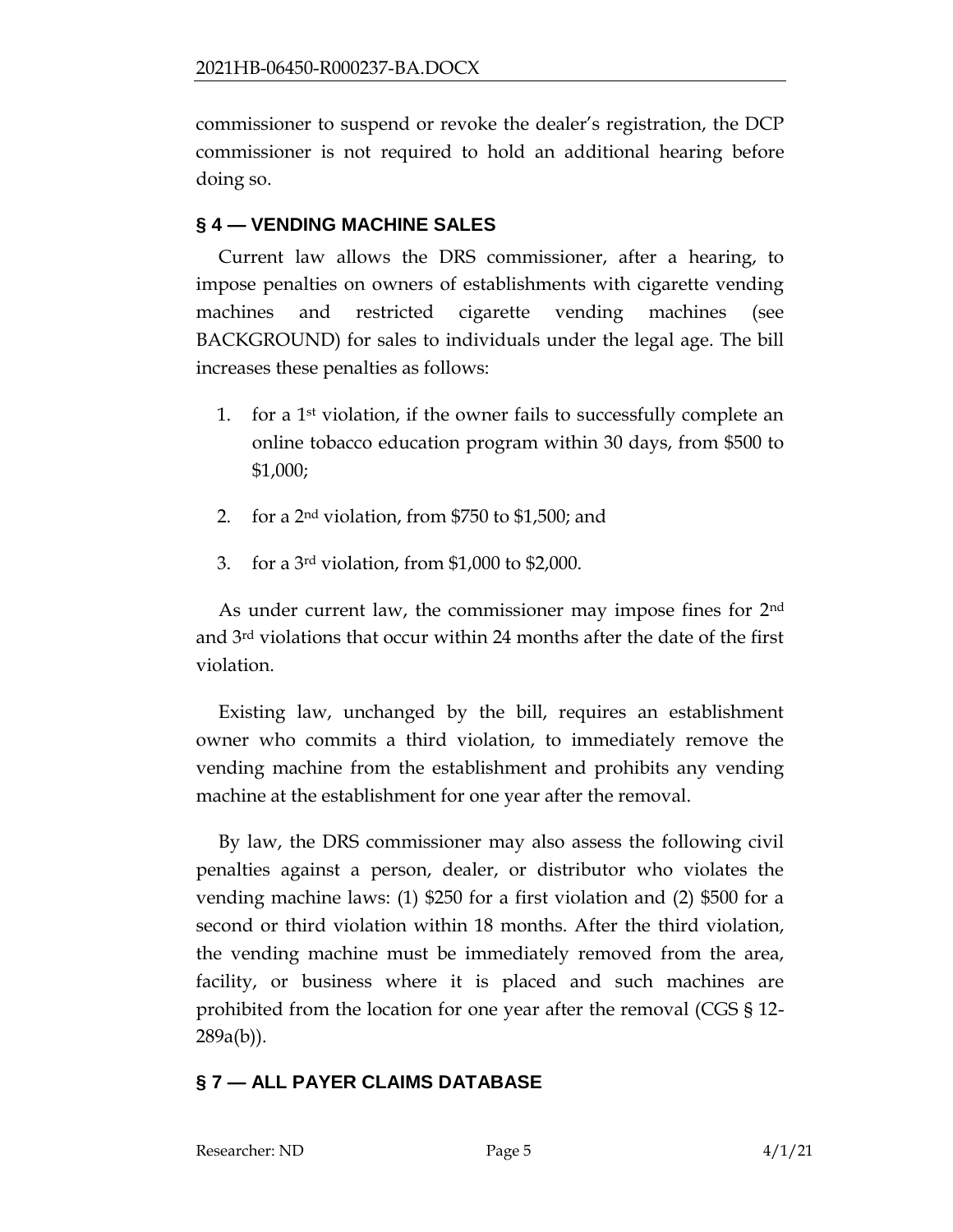By law, the state's health insurance exchange (HIE) charges assessments or user fees to health carriers capable of offering a qualified health plan through the exchange to cover the exchange's costs. The bill allows the HIE to also charge these assessments or user fees to cover the costs of the state's all-payer claims database. As under current law, the HIE may impose interest and penalties on health carriers for delinquent payments of these assessments or fees.

The bill also authorizes the HIE to enter into an agreement with OHS to transfer the funds collected for the APCD's operation and to receive data from the ACPD database. Under the bill, the agreement must be approved by OPM and is not considered proprietary.

By law, OHS administers the APCD, which collects data relating to medical, pharmacy, dental, and other insurance claims information from public and private health insurers.

### **§ 8 — INSURANCE FUND**

Existing law requires insurance companies and hospital and medical service corporations to annually pay into the Insurance Fund an amount that covers OHS's appropriation, including fringe benefits and certain capital equipment purchases. The bill requires the appropriation amount to be reduced by the amount of federal Medicaid reimbursement it receives for allowable Medicaid administrative expenses.

#### **BACKGROUND**

#### *Modified Risk Tobacco Products (MRTP)*

MRTPs are tobacco products designated by the federal Food and Drug Administration as providing less harm or risk of tobacco-related disease when compared to other commercially-marketed tobacco products, such as combustible cigarettes.

To qualify as an MRTP, product manufacturers must show, among other things, (1) scientific evidence that supports their claims about reduced harm or risk, (2) that consumers can adequately understand the information and appropriately perceive the relative risk of these